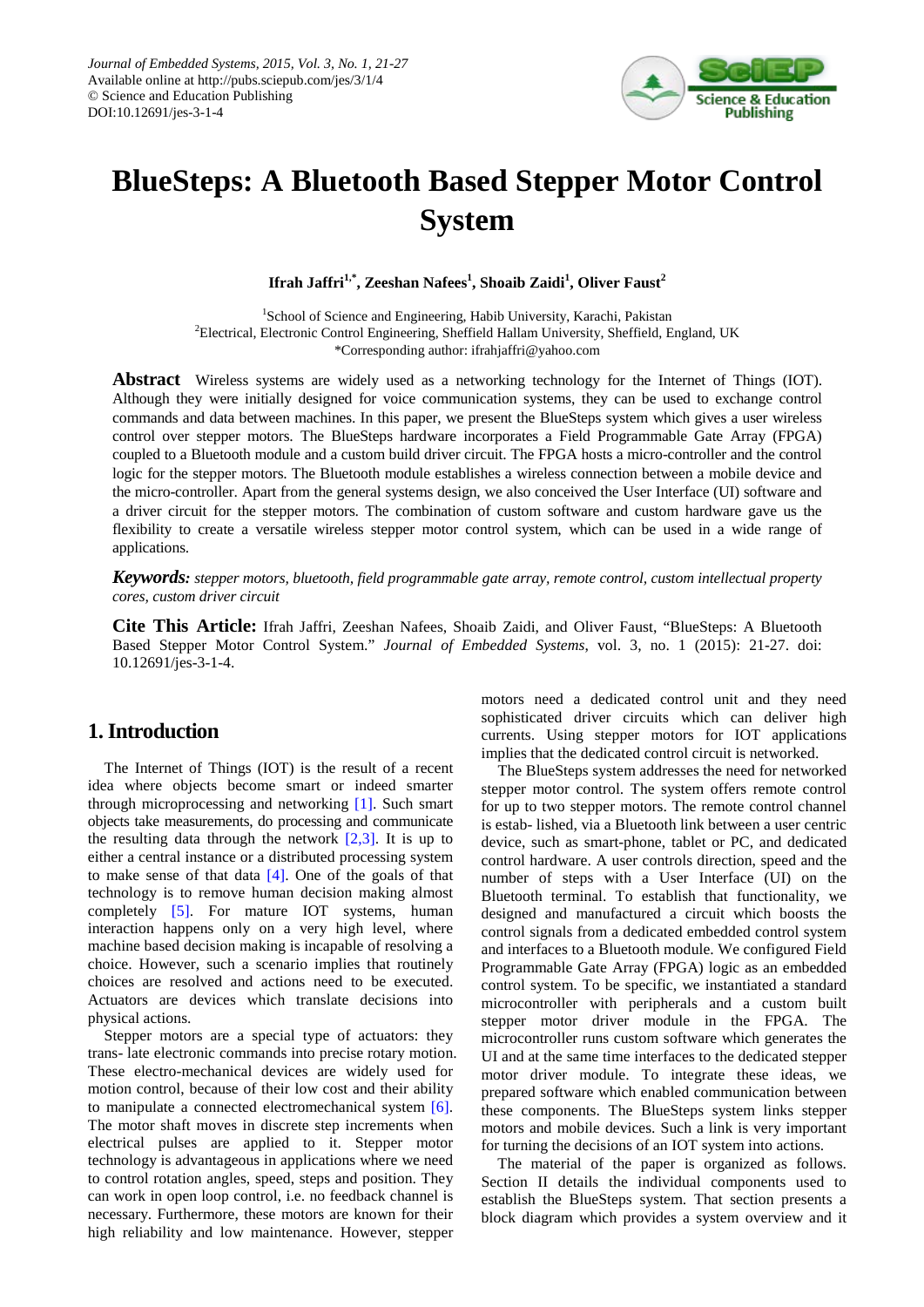structures the module description. The discussion section details specific design decisions and it sets the BlueSteps system into a wider context of IOT systems. The paper concludes with Section IV.

# **2. Materials and Methods**

The project is an integrated system which includes compo- nents and blocks as highlighted in [Figure 1](#page-1-0) and [Figure 2.](#page-1-1) [Figure 1](#page-1-0) shows the physical setup of the BlueSteps system. Its upper half shows two connected stepper motors. One motor sits at the base and turns a shaft. The second motor is mounted on the turning shaft and it moves a pointing arm in an angular motion. The stepper motors receive control signals from a driver circuit. The driver circuit boosts the control signals, such that they deliver enough power to drive the stepper motors. That driver circuit is shown in the middle of Printed Circuit Board (PCB). The Darlington driver components are arranged in two distinct columns. The lower portion of the Figure shows the Spartan FPGA LX9 microboard mounted on the PCB. The Bluetooth module is plugged in on the left side of the PCB. That module ensures the uplink between the FPGA logic and a user centric Bluetooth enabled device.

<span id="page-1-0"></span>

**Figure 1.** Physical setup of the BlueSteps system

<span id="page-1-1"></span>

**Figure 2.** Block Diagram of the BlueSteps system

[Figure 2](#page-1-1) shows the block diagram of the BlueSteps system. The diagram details both the blocks which establish the mod- ule functionality and the communication links between them. The mobile device is connected to the BlueSteps hardware via Bluetooth. The Bluetooth module translates the wireless communication to wire bound Universal Asynchronous Re- ceiver/Transmitter (UART) signals. These wire bound signals are transmitted and received by the embedded system, imple- mented in FPGA logic. That logic establishes the BlueSteps core functionality by instantiating a MicroBlaze (MB) microcontroller with peripherals as well as a custom stepper Intellectual Property (IP) core. Section II-A describes the functionality of these components in greater detail. Actuator control is exercised when the stepper IP core sends low power control signals to the driver circuit on the PCB. That circuit boosts the control signals such that high

power signals are sent to the stepper motors in order to ensure proper operation of such a demanding load.

The Well-Known HC-05 Bluetooth Module Was Used To Es- Tablish A Host Control Interface (HCI) Bluetooth Link Between The Bluesteps Hardware And The Handheld Mobile Device. It Is A Bluetooth Serial Port Protocol Secure Simple Pairing (SSP) Device, Designed To Establish Transparent Wireless Serial Connections [\[7\].](#page-5-5) The HCI Uses The UART Protocol. That Pro- Tocol Establishes A Bi-Directional Communication Link Between The Bluetooth Module And The Embedded System Which Is Implemented In FPGA Logic.

#### *A. Embedded System*

To realize the BlueSteps embedded system functionality, we have used a Spartan-6 FPGA LX9 microboard [\[8\]](#page-5-6) from Avnet. As such, an FPGA is a flexible logic Integrated Circuit (IC) which is configured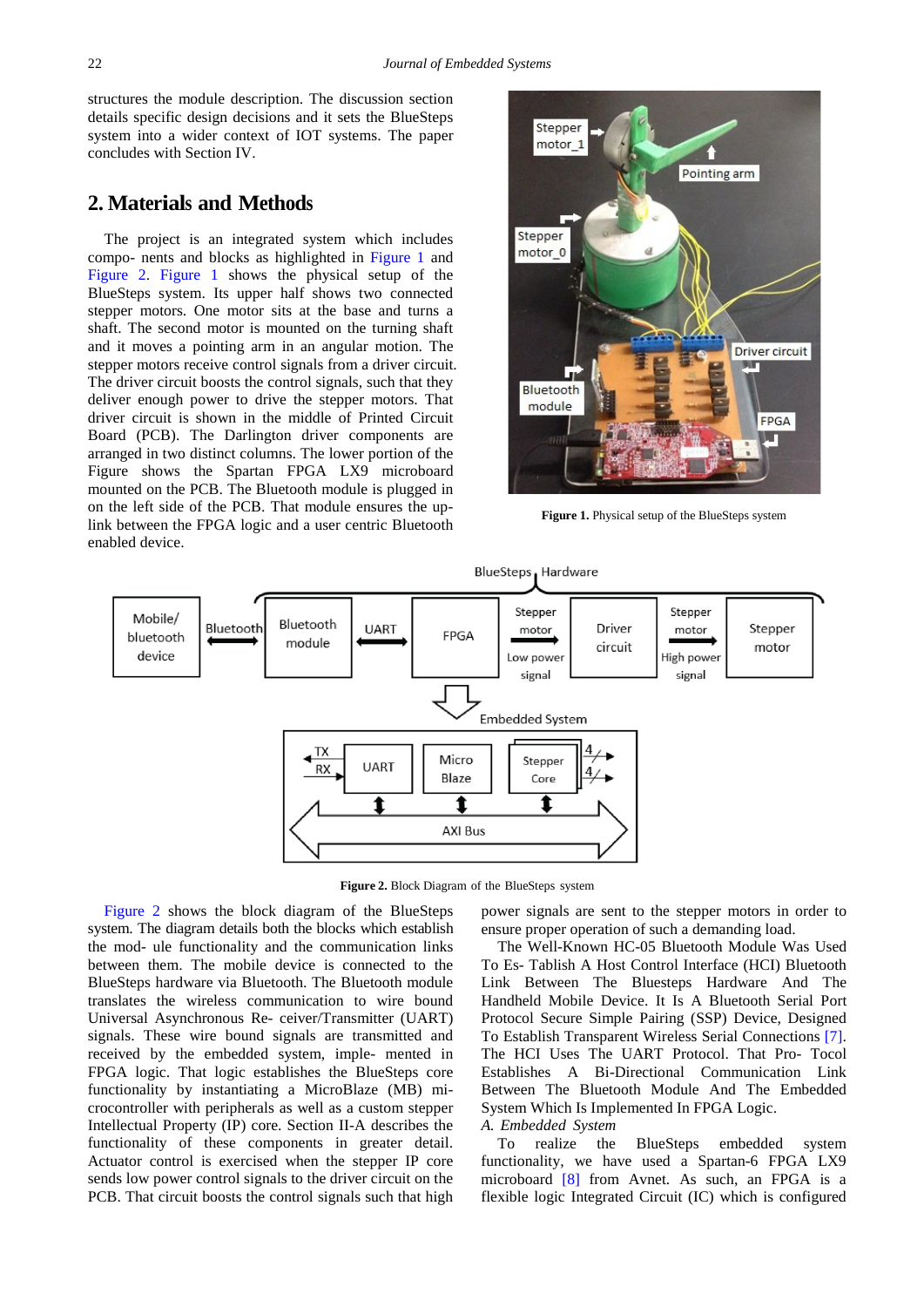by a designer after manufacturing. The specifications, associated with the FPGA board, are given as:

- Board Vendor: Avnet
- Processor frequency: 100 MHz
- Processor: microblaze\_0
- Local Memory Size: 8 KB
- Instruction Cache Size: 512 B
- Data Cache Size: 512 B

The BlueSteps embedded system incorporates the so called MicroBlaze (MB) soft processor and not an actual IC core. The cost effective Spartan-6 FPGA LX9 microboard is a good solution for exploring embedded systems with soft processing. The evaluation board comes with several built in systems and permits designers to focus on the software development. The Embedded Development Kit (EDK) provides the Xilinx Platform Studio (XPS) as a hardware development tool and the Software Development Kit (SDK) as an environment for writing and debugging software code. It includes peripherals and expansion interfaces as well [\[9\].](#page-5-7)

IP cores are the key building blocks for FPGA based systems [\[10\].](#page-5-8) An IP core is a logic block or data that is used in making an application for a product. Its importance in interfacing with the devices has been highlighted in many scientific articles [\[11\].](#page-5-9) IP cores are instantiated directly in XPS and they can be controlled with the MB. The Xilinx development environment provides a number of IP cores, such as UART, Light Emitting Diode (LED), Ethernet, MB and Memory.

The embedded system is composed from a number of func- tional blocks, as shown in [Figure 2.](#page-1-1) The individual functional components communicate via the Advance Extensible Inter- face (AXI) bus [\[12\].](#page-5-10) AXI 4-LITE communication protocol is being used in the BlueSteps system.

#### *B. Stepper Core*

<span id="page-2-1"></span>The next step was creating our own IP core (Custom core) named as the Stepper IP core. The embedded system contains two instances of the Stepper IP core, labeled steppercore 0 and steppercore 1. Each of these instances controls one stepper motor with four control signals. [Figure 2](#page-1-1) depicts these two Stepper cores: each instance provides four control output signals. The XPS framework takes care that the Stepper IP cores get unique addresses. Hence, they can be addressed individually from the BlueSteps software program, executed by the MB. The Stepper IP cores are connected to the interconnect bus through AXI IP Interface modules, which provide a quick way to implement the interface between AXI 4 interconnect and the user\_logic.

The two stepper motors work as an integrated unit. Stepper motors are not driven by normal excitation, they require a sequential excitation of adjacent phases. There are four stepper motor control signals for each motor. [Figure 3](#page-2-0) shows the timing diagram of the four stepper motor control signals. Such a signal configuration is called a stepping sequence, because the signals carrying the phases have a step like appearance in the timing diagram. The stepper motors, used in this project, require a so called half step sequence. Half step excitation means alternating single and dual phase operation, which results in steps that are half the basic step angle. Due to a smaller step angle, half step mode provides twice the resolution and a smoother operation [\[13\].](#page-5-11) Our system setup ensures that each stepper motor receives independent control signals. Its control behavior can be adapted by altering the control input from the mobile phone.

<span id="page-2-0"></span>

**Figure 3.** Timing Diagram of the stepper motor controlsignals



**Figure 4.** Block Diagram of the User\_Logic.v

[Figure 4](#page-2-1) shows the block diagram of the User Logic.v module, which resides in every Stepper IP core. That module contains three sub-blocks. The XPS tool creates a Hardware Description Language (HDL) template file. In our case, that template file was called User\_Logic.v. We have extended that template file to define our peripheral. Software Acces- sible Registers and Stepper Control.v in [Figure 4](#page-2-1) are these extensions. The sub-blocks are described as:

- AXI Interface: This block implements the AXI 4-Lite slave interface for register access and data transfer.
- Software Accessible Registers: Three Software Accessi- ble Registers are instantiated: they are implemented in the slave mode of User\_Logic.v. The content of these registers is referred to as one buffer. The MB is a 32 bit processor, hence each of the register holds 32 bits. We can read and write to the Software Accessible Registers. So, the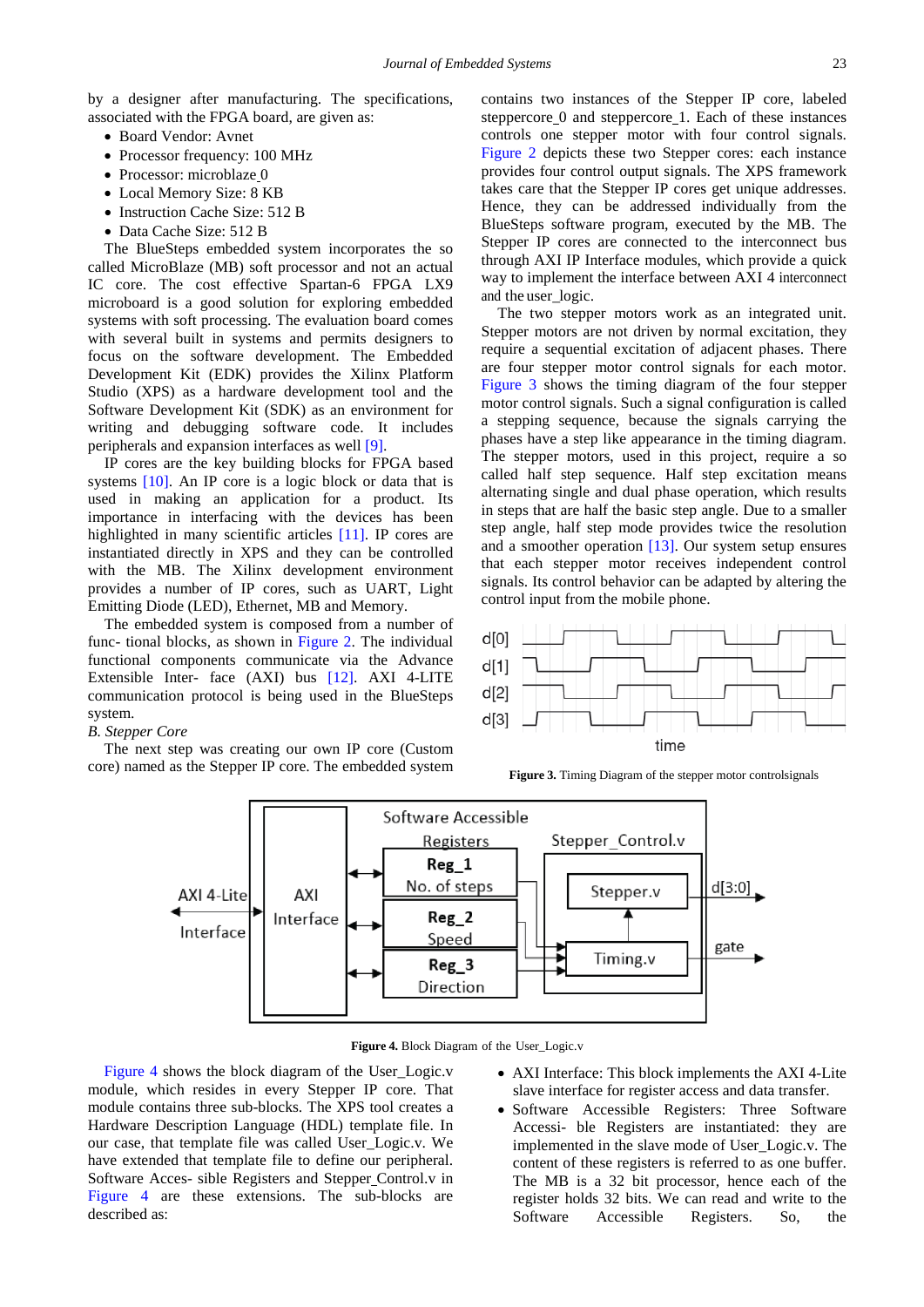communication link, between AXI interface and Soft- ware Accessible Registers, is bi-directional. The reading and writing of registers provide adequate functionality. When the peripheral is instantiated, we can access the register by reading and writing to the base address+offset. The base address is unique for each peripheral on the AXI bus. Out of three registers, one is specified for "Direction of the motor" with offset " $0$ "<sup>[1](#page-0-0)</sup>, second is for "No. of steps" with offset "4" and third is for specifying the "Speed of the motor" with offset "8".

• Stepper\_Control.v: That module contains the functional components of the stepper core. The Timing.v module receives the signals from the Software Accessible Registers and processes the user input. The user input is the number of steps, the time duration for one step and the direction. As soon as the command for direction is received by the Timing.v module, the motor starts to move. The movement is initiated through an output com- mand named "gate", which is input to User\_Logic.v. The stepper motors can process only one user command at a time. If the motor/motors are already in motion then it cannot process a new instruction before the current task is accomplished. Hence, the "gate" signal takes care of that issue.

The Stepper.v module receives information from Timing.v. It is responsible for generating the half step control signals for the stepper motor. The four bit wide "dout" register drives these four signals and sends them to the User\_Logic.v module. These signals are generated according to the movement, speed and direction of each motor. The information for movement, speed and direction is being provided to it from the Timing.v module.

Stepper\_Control.v is the top-level module for the components discussed above. The top-level module sends all input and output signals to the User\_Logic module.

#### *C. User Interface (UI)*

<u>.</u>

The previous section described the embedded system hard- ware setup. In this section, we detail the software which controls the hardware. The first step was to import the hard- ware IP configuration to the SDK environment. Within that environment, we used the C language to craft the BlueSteps control software [\[14\].](#page-5-12)

The BlueSteps control software provides the UI and it translates the user input to commands for the hardware IP. For this paper, we adopt a functional description of the software rather than a source code based description. The description starts with powering up the BlueSteps system. Once there is a stable clock on the MB, the control software takes over and publishes the initial UI main menu over the Bluetooth link to the mobile device.

For the sake of understanding, we consider a specific scenario. We assume that user wants to turn stepper motor 0 10 steps clockwise and the pointing arm attached to stepper motor 1, 10 steps anti-clockwise. [Figure 5](#page-3-0) shows the dynamic communication between the MB and the Mobile device, which is necessary to accomplish that task. When the Bluetooth connection is established for the first time after power up, the MB sends the main menu

<sup>1</sup> Offset 0 means that the register is located at the base address.

information to the Mobile device, that action is symbolized by an arrow from the MB to the Mobile which is labeled "Main Menu". Once the main menu is published, the user can choose between seven options. [Figure 7](#page-6-0) shows a screenshot of a mobile phone displaying the main menu. To complete the task of moving the stepper motors, a user has to select option 5, which is "keyboard motor control". Therefore, the user keys in 5 and sends back the command "5" which is depicted as the arrow labeled "5", from Mobile to MB, as shown in [Figure 5.](#page-3-0) As soon as "5" is received by the MB, a second menu, i.e. first Sub Menu, is communicated to the Mobile. [Figure 8](#page-6-1) shows the Sub Menu 1. That menu asks the user to specify the number of steps for the motor per key press. The number of steps defines the motor turning angle. The user then specifies it as "10" i.e. the motor turns 10 steps for each key press. Afterwards, Sub Menu 2, shown in Figure 9, appears on the Mobile screen. That menu lets the user choose which motor to move 10 steps in what direction. In our scenario, we assume the user presses "k" followed by "enter" in order to move stepper motor 0 in a clockwise direction and in return the MB performs that action, as shown in [Figure 5.](#page-3-0) Then, to move the pointing arm, a user has to press "s" followed by "enter", which causes the MB to move stepper motor 1 in an anti-clockwise direction. Finally, the user presses "x" with "enter" to exit Sub Menu 2 and in response the MB publishes the Main Menu again. In this way, one cycle of the dynamic communication is accomplished. This is how the specified task is accomplished, a user can move the motors in any direction with whatever turning angle, by selecting the corresponding option issued to the Mobile device in Sub Menus 1 and 2.

<span id="page-3-0"></span>

**Figure 5.** One cycle of dynamic communication between MB and Mobile phone. The messages shown in the diagram will cause stepper motor 0 to do 10 steps clockwise and stepper motor 1 to do 10 steps anticlockwise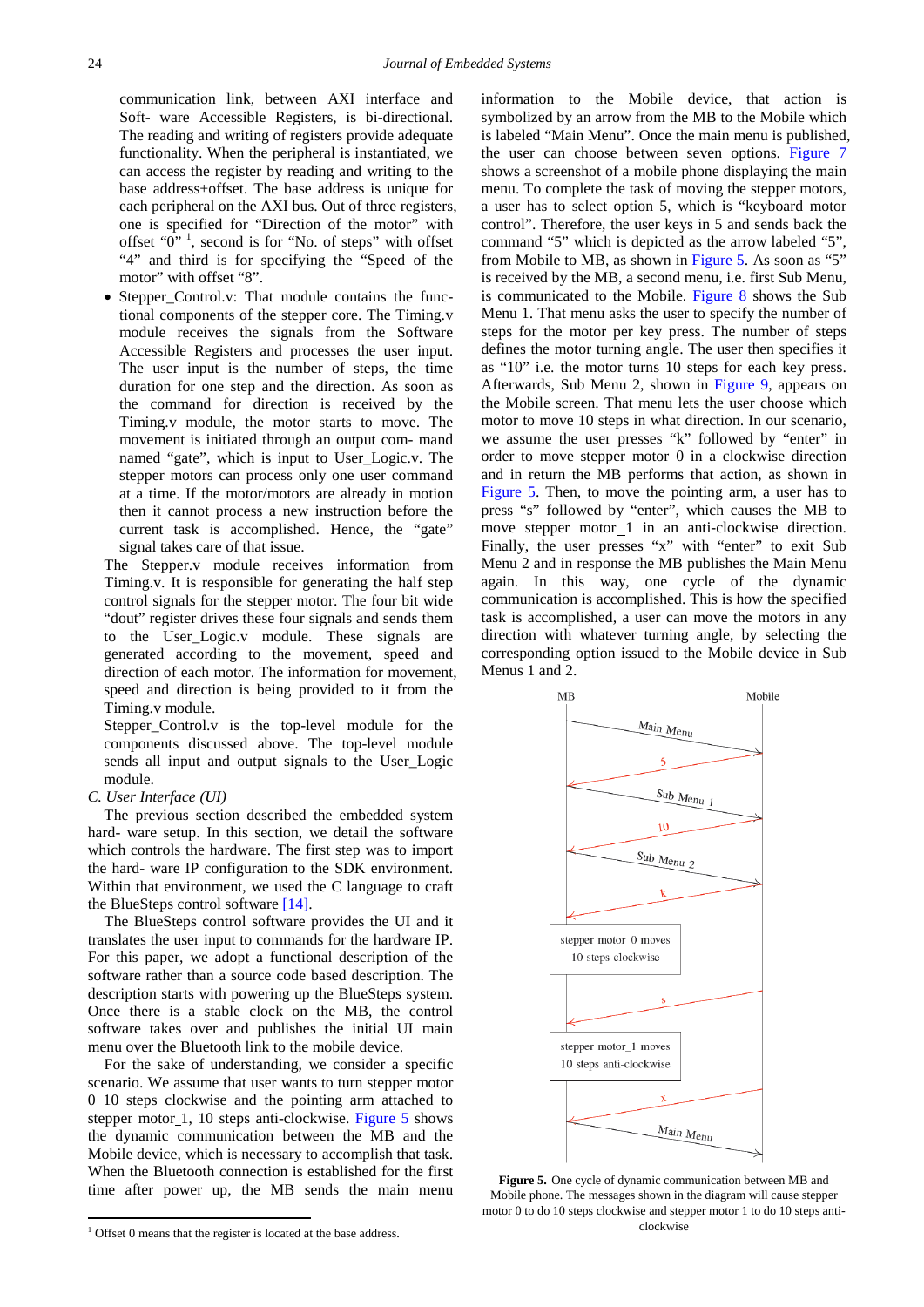### *D. Driver Circuit*

The driver circuit is shown as the fourth block from the left in row one of the block-diagram, shown in [Figure 4.](#page-2-1) It is acting as an interface between the embedded control system, which is instantiated in the FPGA, and the stepper motors. The purpose of the circuit is to boost both voltage and current of the control signals. The FPGA works at 3.3 V, but the stepper motors require 12 V input. So, an amplifier is required. We realized that amplifier using a Darlington pair in common emitter configuration, as shown in [Figure 6.](#page-4-0) That circuit increases the 3.3 V control signal, from the FPGA, to 12 V for the stepper motor. The circuit also features two free wheel diodes  $D_1$  and  $D_2$ . They were included to eliminate flyback, which is a sudden voltage spike, seen across the output of the stepper motor (inductive load) when it tries to stop, i.e. its supply voltage is suddenly reduced or removed. In the circuit, shown in [Figure 6,](#page-4-0) the magnetizing current goes through the diode and dies out.

<span id="page-4-0"></span>

**Figure 6.** Driver circuit schematic

On the custom PCB, eight such driver circuits are integrated to achieve the complete driver functionality. The driver circuits provide a total of eight power signals to the two stepper motors. Four signals are provided to each motor, as discussed in Section II-B and [Figure 3.](#page-2-0)

## **3. Discussion**

The BlueSteps FPGA logic is designed as an embedded system. Embedded systems are hardware/software systems built into devices that are not necessarily recognized as com- puterized devices, but embedded systems do control the func- tionality of these devices [\[15\].](#page-5-13) The importance of embedded systems is growing continuously [\[16\].](#page-5-14) This importance comes from the fact that embedded systems are required to provide real-time responses. A real-time system is defined as a system whose correctness depends on the timeliness of its response [\[17,18\].](#page-5-15) Examples of these systems are aircraft flight control systems, sensor systems in nuclear reactors and power plants [\[19\].](#page-5-16) Embedded systems reside in nearly all of the electronic devices used today, from remote sensing over avionics to the health sector  $[20]$ . By now, it is almost impossible to build an electronic system without adding at least a small microprocessor which is controlled by software [\[21\].](#page-5-18)

<span id="page-4-1"></span>Although, the BlueSteps system is an embedded system, it has a number of advantages. But still, there are a few limita- tions associated with the system. Firstly, the BlueSteps system incorporates polling in the hardware

control mechanism. The microcontroller polls the registers to check whether or not they contain new data. In the current implementation, hardware control and user interaction are mutually exclusive. This exclu- sivity results in a halt situation. If the stepper motor/motors are moving then the UI is frozen. Conversely, if the UI is active so the motor/motors cannot move. Hence, BlueSteps is a system where both software and hardware interfaces are not active at the same time. This leads a discontinuity in the buffer processing.<sup>[2](#page-4-1)</sup> The discontinuity arises because of the approach we used. The Stepper IP core ensures that, when buffer is processed, it releases a specific bit as "0". The software 'looks' for the bit value and if the bit value is "0", then the software writes back to the buffer. This scenario causes the stepper motors to be non-functional for the duration it takes for the software to generate the new buffer values. Hence, in the worst case scenario, the motor stops until all buffers are serviced.

Although polling avoids the overhead of interrupt-based systems, polling is generally used only for low level hardware control. Interrupt driven systems are another technique in computer architecture, which has a number of advantages [\[22\].](#page-5-19) In short, in polling systems, the device priority is determined by how often it is serviced within the polling loop. Unlike polling systems, devices can be prioritized in interrupt driven systems. So, interrupt driven systems are fast and efficient and they would be better suited to address the halting problem than polling systems. Moreover, to keep the UI unfrozen all the time, there should be an Operating System (OS) [\[23\].](#page-5-20) An OS, such as the XILkernel [\[24\],](#page-5-21) partitions the Central Processing Unit (CPU) processing time. Concurrent lines of execution open up when multiple software threads are instantiated and the OS is allocating CPU processing time to these threads. To solve the stepper motor staling issue of the BlueSteps system, the hardware control and the UI functionality have to reside in separate threads. These threads execute concurrently, which, for that application, is indistinguishable from executing hardware control and the UI functionality in parallel. In case there are still discontinuities in the stepper motor operation, a double buffering technique can be used. Double buffering uses two buffers to ensure a seamless handover of data between two functional entities [\[25\].](#page-5-22) Data in one buffer is being processed, while the next set of data is read into the other one.

# **4. Conclusion**

<u>.</u>

In this paper, we present BlueSteps, a Bluetooth based remote control system for stepper motors. The system con- sists of the BlueSteps hardware and software. The hardware establishes a Bluetooth link between a mobile, user centric, device and an embedded system, instantiated in FPGA logic. Using that link, the embedded system provides the UI, which facilitates user control. To be specific, a user can set speed, number of steps and direction for each of the two stepper motors. Within the embedded system, two custom IP cores translate the commands into stepper motor signals. These signals are

<sup>2</sup> The content of the three user logic registers in the Stepper IP core is called as buffers, as discussed in Sub-Section II-B.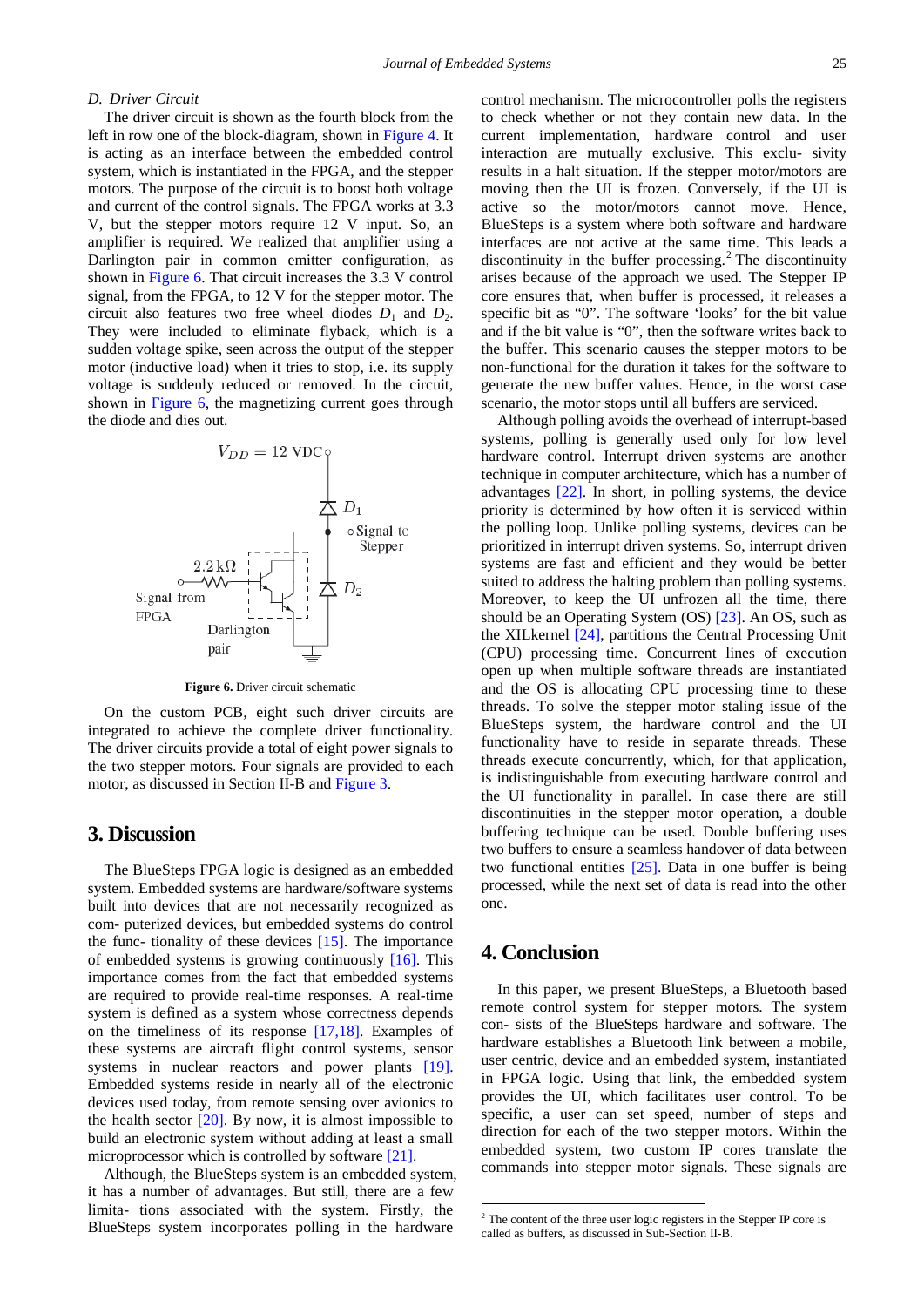boosted by a driver circuit on a custom made PCB before they cause the stepper motors to move.

Our achievement was the completion of a whole cycle of control between a remote device and the actuator. To establish that control we designed and developed both the BlueSteps hardware and software. That design was challeng- ing, because it involved custom IP cores and custom PCB circuits. Furthermore, the software setup was also developed without supporting frameworks. Hence, the BlueSteps system is an example of hardware software co-design which generates control signals with a precision of 10 ns. As a consequence, our system facilitates the development of innovative actuator control strategies for state of the art IOT applications.

Remote controlling actuators is becoming one of most im- portant factors which determines the feasibility of introducing an IOT environment to manufacturing companies. The most likely way of interfacing with devices in the future will be IP; it is more flexible, scalable and compatible. One of the biggest issues will be to realize usable and accessible devices, with relevant functionality, for all kinds of users. Since this is an ongoing field of investigation, the results of the BlueSteps project are likely to be worthy of further analysis.

## **Acronyms**

| <b>AXI</b>  | Advance Extensible Interface        |
|-------------|-------------------------------------|
| CPU         | <b>Central Processing Unit</b>      |
| <b>EDK</b>  | Embedded Development Kit            |
| <b>FPGA</b> | Field Programmable Gate Array       |
| HCI         | <b>Host Control Interface</b>       |
| <b>HDL</b>  | Hardware Description Language       |
| IС          | Integrated Circuit                  |
| ЮT          | Internet of Things                  |
| <b>IP</b>   | Intellectual Property               |
| LED         | <b>Light Emitting Diode</b>         |
| MВ          | MicroBlaze                          |
| OS          | <b>Operating System</b>             |
| <b>PCB</b>  | <b>Printed Circuit Board</b>        |
| SSP         | Secure Simple Pairing               |
| <b>SDK</b>  | Software Development Kit            |
| <b>UART</b> | Receiver/<br>Universal Asynchronous |
|             | Transmitter                         |
| UІ          | User Interface                      |
| XPS         | Xilinx Platform Studio              |
|             |                                     |

## **References**

- <span id="page-5-0"></span>[1] G. Kortuem, F. Kawsar, D. Fitton, and V. Sundramoorthy, "Smart objects as building blocks for the internet of things," *Internet Computing, IEEE*, vol. 14, no. 1, pp. 44-51, 2010.
- <span id="page-5-1"></span>[2] S. Hong, D. Kim, M. Ha, S. Bae, S. J. Park, W. Jung, and J.-E. Kim, "Snail: an ip-based wireless sensor network approach to the internet of things," *Wireless Communications, IEEE*, vol. 17, no. 6, pp. 34-42, 2010.
- [3] O. F. Xue-ning Jiang and X. min Xu, "Beatmaster : Software defined clock frequency for system on chip designs," *International Journal of Novel Materials*, vol. 3, pp. 27-32, 2012.
- <span id="page-5-2"></span>T. S. Lo´ pez, D. C. Ranasinghe, M. Harrison, and D. McFarlane, "Adding sense to the internet of things," *Personal and Ubiquitous Computing*, vol. 16, no. 3, pp. 291-308, 2012.
- <span id="page-5-3"></span>[5] Z. Ji, J. Ma, and O. Faust, "Formal and model driven design of a high speed data transmission channel," *Journal of Circuits, Systems, and Computers*, vol. 22, no. 10, p. 1340038, 2013.
- <span id="page-5-4"></span>[6] F. Alidoust Aghdam and S. Saeidi Haghi, "Implementation of high performance microstepping driver using fpga with the aim of realiz- ing accurate control on a linear motion system," *Chinese Journal of Engineering*, vol. 2013, pp. 1-8, 2013.
- <span id="page-5-5"></span>[7] "Bluetooth module: HC-05," http://wiki.iteadstudio.com/Serial\_Port\_Bluetooth\_Module (Master/Slave)\_:\_HC-05, accessed: 2015-10-30
- <span id="page-5-6"></span>[8] X. Spartan, "Fpga lx9 microboard user's manual," *Avnet Incorporated*, vol. 2211, 2006.
- <span id="page-5-7"></span>[9] "Avnet microboard," http://www.em.avnet.com/en-us/design/drc/Pages/Xilinx-Spartan-6-FPGA-LX9-MicroBoard.aspx, accessed: 2015-10-25.
- <span id="page-5-8"></span>[10] M. P. By Gang Qu, *Intellectual Property Protection in VLSI Designs: Theory and Practice*. Kluwer Academic, 2003.
- <span id="page-5-9"></span>[11] S. Aurell, "Remote controlling devices using instant messaging: building an intelligent gateway in erlang/otp," in *Proceedings of the 2005 ACM SIGPLAN workshop on Erlang*. ACM, 2005, pp. 46-51.
- <span id="page-5-10"></span>[12] AXI, Xilinx, "Reference guide," *Xilinx Inc*, 2011.
- <span id="page-5-11"></span>[13] V. V. Athani, *Stepper motors: fundamentals, applications and design*. New Age International, 1997.
- <span id="page-5-12"></span>[14] "Software manual," http://www.xilinx.com/support/documentation/sw manuals/xilinx13 2/edk ctt.pdf, accessed: 2015-10-28.
- <span id="page-5-13"></span>[15] B. H. C. Sputh, O. Faust, and A. R. Allen, "A versatile hardwaresoftware platform for in-situ monitoring systems." in *CPA*, 2007, pp. 299-311.
- <span id="page-5-14"></span>[16] B. H. C. Sputh, O. Faust, and A. R. Allen, "Portable csp based design for embedded multi-core systems." In *CPA*, 2006, pp. 123- 134.
- <span id="page-5-15"></span>[17] D. Nathan, B. Sputh, O. Faust, and C. B. Koon, "Real-time decoding and streaming of dab audio frames by a user-space program running on a non-real-time os," *Consumer Electronics, IEEE Transactions on*, vol. 48, no. 2, pp. 313-321, 2002.
- [18] O. Faust, W. Yu, and U. R. Acharya, "The role of real-time in biomedical science: A meta-analysis on computational complexity, delay and speedup," *Computers in biology and medicine*, vol. 58, pp. 73-84, 2015.
- <span id="page-5-16"></span>[19] "Importance of embedded systems." https://en.wikibooks.org/wiki/ Embedded Systems/Embedded Systems Introduction, accessed: 2015-11-03.
- <span id="page-5-17"></span>[20] Z. Song, Z. Ji, J.-G. Ma, B. H. C. Sputh, U. R. Acharya, and O. Faust, "A systematic approach to embedded biomedical decision making," *Computer methods and programs in biomedicine*, vol. 108, no. 2, pp. 656-664, 2012.
- <span id="page-5-18"></span>[21] M. Barr and A. Massa, *Programming embedded systems: with C and GNU development tools*. " O'Reilly Media, Inc.", 2006.
- <span id="page-5-19"></span>[22] D. Jen and A. Lotan, "Processor interrupt system," Jan. 29 1974, uS Patent 3,789,365.
- <span id="page-5-20"></span>[23] B. H. C. Sputh, O. Faust, E. Verhulst, and V. Mezhuyev, "Opencomrtos: A runtime environment for interacting entities." in *CPA*, 2009, pp. 173-184.
- <span id="page-5-21"></span>[24] G. Uğurel and C. F. Bazlamac ci, "Context switching time and memory footprint comparison of xilkernel and *µ*c/os-ii on microblaze," in *Elec- trical and Electronics Engineering (ELECO), 2011 7th International Conference on*. IEEE, 2011, pp. II–62.
- <span id="page-5-22"></span>[25] O. Faust, B. Sputh, D. Endler, and A. R. Allen, "Chaining communications algorithms with process networks," *Communicating Process Architectures 2004*, vol. 62, p. 325, 2004.